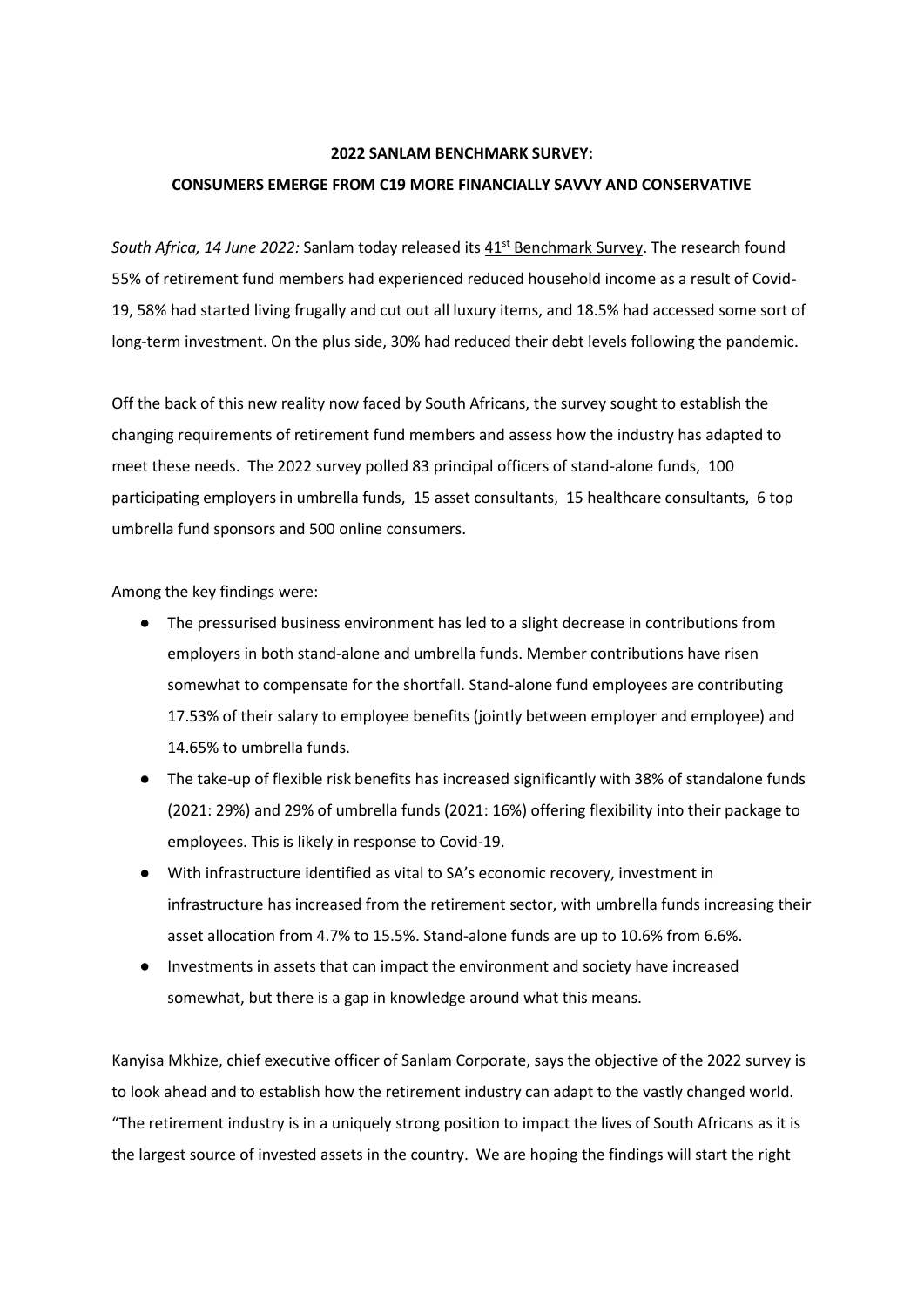conversations in South Africa to ensure our industry can play a massive role in economic recovery and, ultimately, help kick-start growth."

The Benchmark Survey explored a few key themes which are unpacked below.

## **National Treasury's proposed two-pot system**

Those in the industry do not believe that implementing the two-pot system by March 2023 is realistic, as it involves 'an enormous amount of work'.

Just over half of members (consumers) who took the poll were aware of the two-pot system but 56% said they did not agree with it, with 29% saying if the law was changed they would 'definitely not' access their retirement funds early and 20% saying they would 'probably not'. In addition, 62% of respondents said, if they could, they would increase their retirement savings.

"A lot of the responses in the consumer study suggest a more conservative and financially conscious South African has emerged from the pandemic," said Mkhize.

# **The increased focus on healthcare and holistic employee benefit value propositions**

The survey put renewed focus on healthcare and, for the first time, included healthcare consultants in the study.

Among the key take-outs from the consumer poll, were:

- 51% of those polled wanted their employer to offer free doctor or nurse consultations, and 39% wanted free medical consultations , such as nutrition and psychology;
- 66% said they were kept awake at night worrying about being able to weather an emergency and 66% also worried about retirement;

Key findings from the industry side were:

- 49% of employer funds and 53% of umbrella funds believe an integrated health and wellness programme delivers higher productivity and staff happiness;
- 13 of the 15 healthcare brokers interviewed report that client priorities have changed in the past two years, in terms of what they are looking for by way of healthcare solutions for their employees;